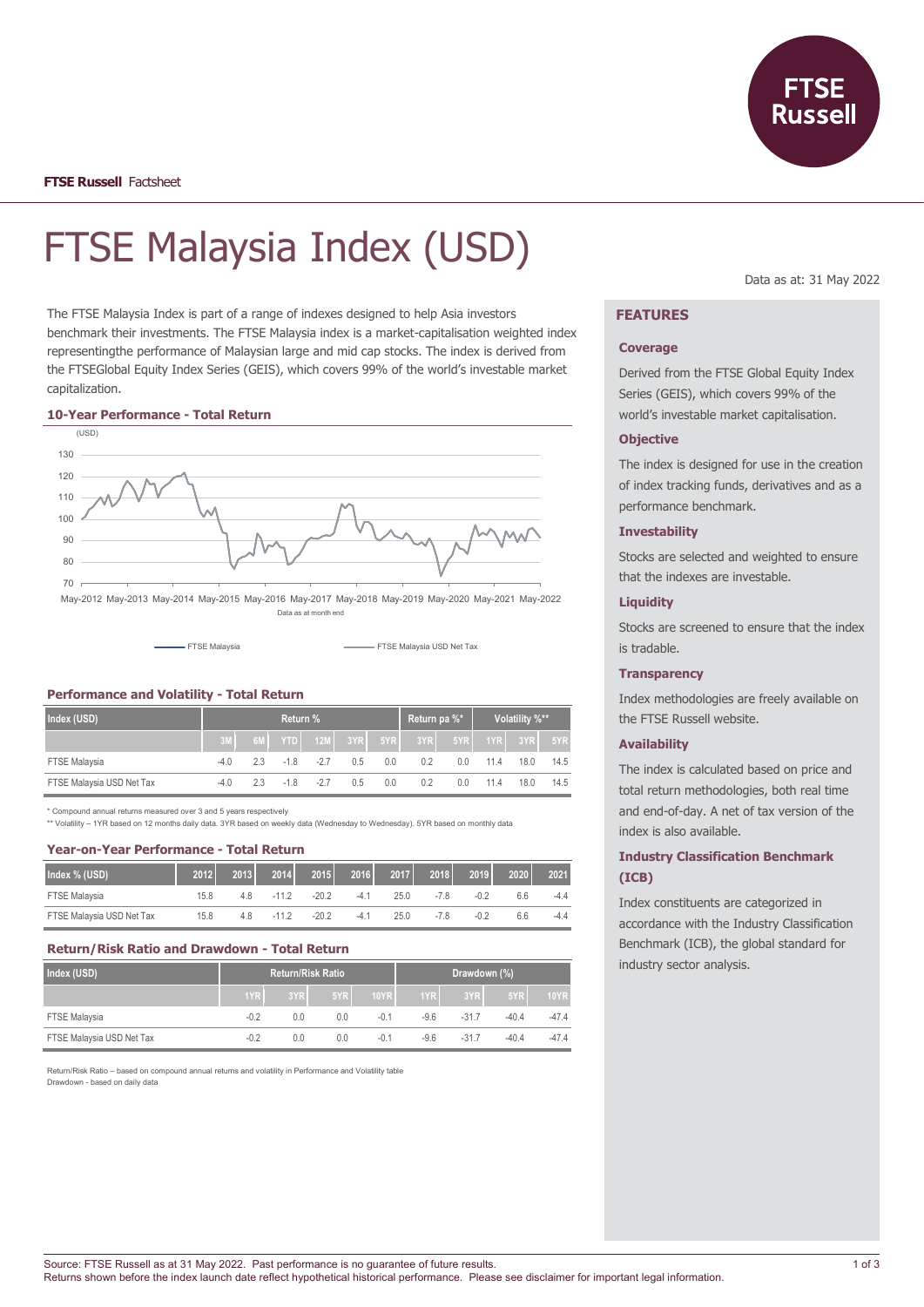# **Top 10 Constituents**

| <b>Constituent</b>             | <b>ICB Sector</b>                           | Net MCap (USDm) | Wgt % |
|--------------------------------|---------------------------------------------|-----------------|-------|
| Public Bank BHD                | <b>Banks</b>                                | 15,325          | 12.89 |
| Malayan Banking                | <b>Banks</b>                                | 14,632          | 12.31 |
| <b>CIMB Group Holdings</b>     | <b>Banks</b>                                | 7,611           | 6.40  |
| Tenaga Nasional                | Electricity                                 | 6,697           | 5.63  |
| PETRONAS Chemicals Group Bhd   | Chemicals                                   | 6.617           | 5.57  |
| Press Metal Aluminium Holdings | Industrial Metals and Mining                | 4,138           | 3.48  |
| Sime Darby Plantation          | <b>Food Producers</b>                       | 4.094           | 3.44  |
| <b>IHH Healthcare</b>          | <b>Health Care Providers</b>                | 4.011           | 3.37  |
| Axiata Group Bhd               | <b>Telecommunications Service Providers</b> | 3.292           | 2.77  |
| O                              | Food Producers                              | 3,098           | 2.61  |
| <b>Totals</b>                  |                                             | 69,515          | 58.49 |

## **ICB Supersector Breakdown**

| <b>ICB Code</b> | <b>ICB</b> Supersector            | No. of Cons    | Net MCap (USDm) | Wgt %  |
|-----------------|-----------------------------------|----------------|-----------------|--------|
| 1510            | Telecommunications                | 4              | 8,904           | 7.49   |
| 2010            | <b>Health Care</b>                | 4              | 7,724           | 6.50   |
| 3010            | <b>Banks</b>                      | 8              | 46,265          | 38.93  |
| 4030            | Media                             | 1              | 345             | 0.29   |
| 4040            | <b>Retailers</b>                  |                | 728             | 0.61   |
| 4050            | <b>Travel and Leisure</b>         | $\overline{2}$ | 4,395           | 3.70   |
| 4510            | Food Beverage and Tobacco         | 9              | 16,485          | 13.87  |
| 5010            | <b>Construction and Materials</b> | $\overline{2}$ | 3,119           | 2.62   |
| 5020            | Industrial Goods and Services     | 4              | 6,749           | 5.68   |
| 5510            | <b>Basic Resources</b>            | 1              | 4,138           | 3.48   |
| 5520            | Chemicals                         | 1              | 6,617           | 5.57   |
| 6010            | Energy                            | $\overline{2}$ | 3,753           | 3.16   |
| 6510            | Utilities                         | 3              | 9,633           | 8.10   |
| <b>Totals</b>   |                                   | 42             | 118,855         | 100.00 |

## **Index Characteristics**

| <b>FTSE Malaysia</b> |
|----------------------|
| 42                   |
| 4.24                 |
|                      |
| 2.38                 |
| 12.89                |
| 1.55                 |
| 58.47                |
|                      |

# **INFORMATION**

# **Index Universe**

FTSE All-World Index

### **Base Date**

31 December 1986

## **Base Value**

100

## **Investability Screen**

Actual free-float applied and liquidity screened

## **Index Calculation**

Real-time and end-of-day

## **End-of-Day Distribution**

Via FTP and email

#### **Currency**

USD, GBP, JPY, EUR and Local

# **Review Dates**

Semi-annually in March and September

# **History**

Available from May 2000